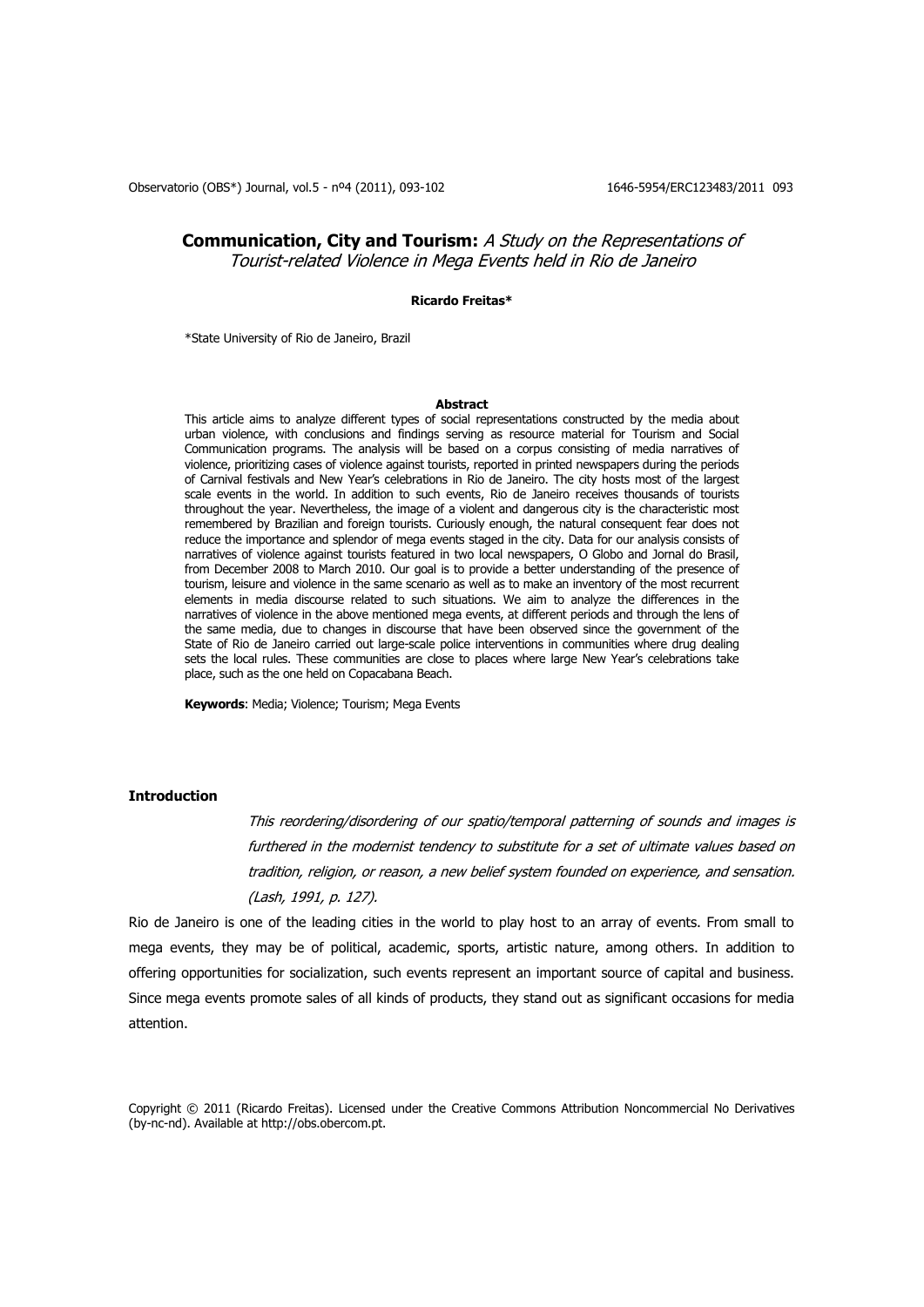Rio de Janeiro is renowned worldwide for a series of significant characteristics in the perception of beauty as well as issues related to violence. Recognized as a city for partying with happy smiley people, Rio de Janeiro is commonly associated to events such as New Year's celebrations and Carnival festivals. Nowadays, these constitute the two moments through which the city regains its self-esteem, which is unsettling low over the rest of the year due to poverty, urban violence, housing and traffic problems. During these two moments, when the metropolis receives thousands of visitors, the city rejoices.

In this article we will discuss the role of mega events in the imaginary of *Cariocas (i.e.* native residents of Rio de Janeiro) by means of representations in the printed media, more specifically on front pages and in city editorials and supplements of the newspapers  $O$  Globo and Jornal do Brasil. We will start by briefly discussing the vocation of Rio de Janeiro to host large scale events and the representations created by the Carioca printed media about the 2009 and 2010 New Year's celebrations and Carnival festivals. The intent is to suggest reasons for the way the press covered mega events in the city, ignoring one of the most recurrent issues on their pages throughout the rest of the year: violence.

We will focus on the shift in focus of narratives of violence in the media ever since the government of the State of Rio de Janeiro implemented large scale police interventions in communities where drug dealing set the local rules. These communities are close to places where large New Year's celebrations take place, such as the one held on Copacabana Beach.

As observed during the 2009/2010 New Year's celebrations, headlines of both newspapers had as their theme the peacemaking of Rio's South Zone slums and the tragedy caused by intense rainfall in Angra dos Reis and other cities in the country, instead of covering violence in Rio. From the information provided by these two media, a possible reading would be that there was no violence at all in the city on New Year's Eve. During Carnival period, another mega event, to be later discussed, drew all the attention. Violence in the city was not front page material and received minimal treatment by the press over the celebration days.

# **A brief overview of mega events**

Mega events are regarded as social gatherings that exert an impact on the media, arousing interest in thousands of people. More than the physical presence proper, we take into consideration whether the event held public outreach through means of mass communication, causing some kind of reaction in important population segments by having them express opinions on the subject. In this perspective, we may claim that gay parades in São Paulo, New Year's celebrations on Copacabana beach and Carnival Parades at the "Sambadrome" (i.e., a purpose-built parade area in downtown Rio de Janeiro where samba schools parade competitively each year during Carnival) are examples of mega events which not only draw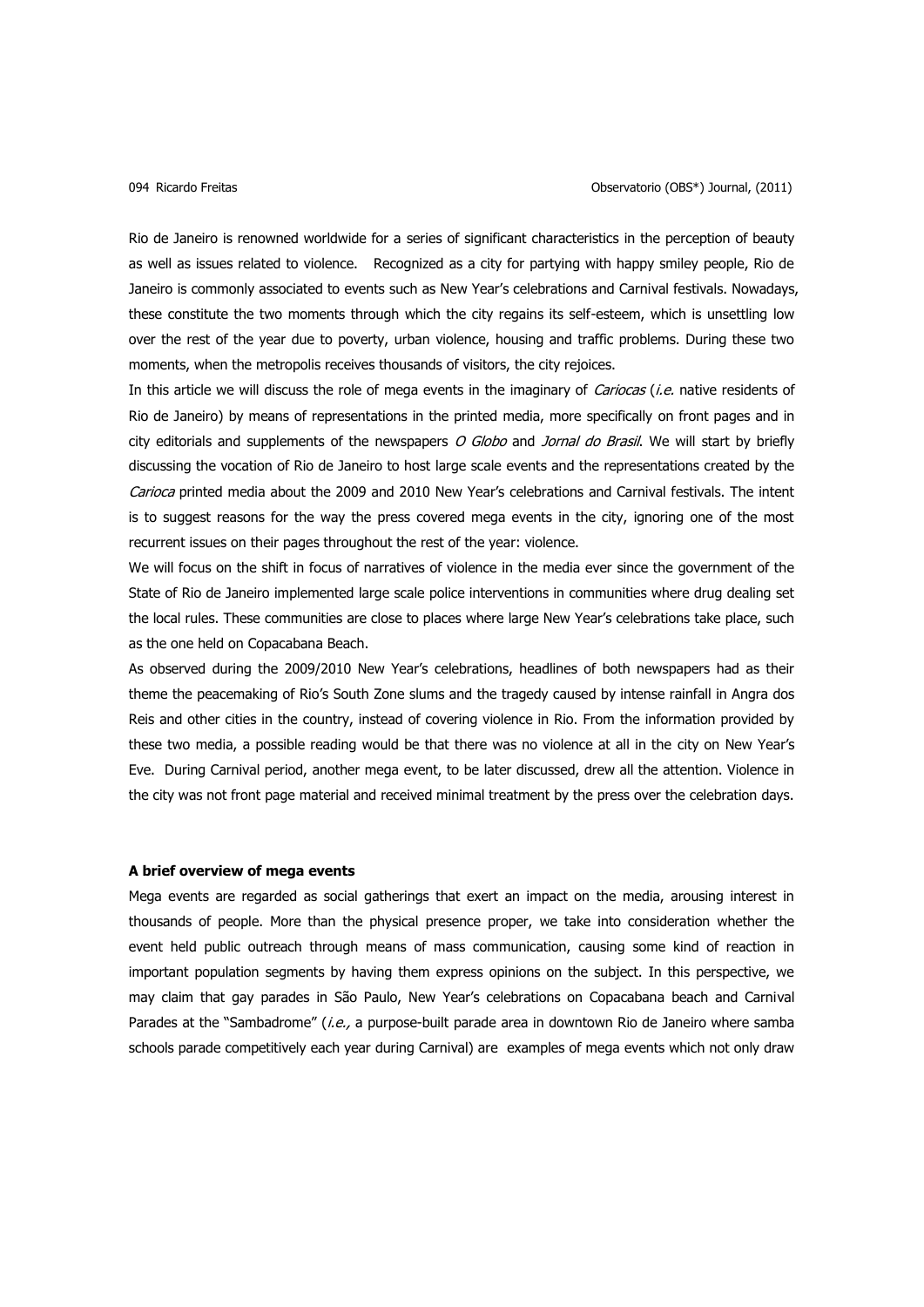the participation of thousands, sometimes millions, of people, but also promote the occupation of a mediatic space in important ways: prior, during and after the event.

Currently, an entanglement of new technologies inhabits and often constitutes the communication network on which the event is based. In some cases, this network becomes even more important than the event itself. For example, schedules and locations are selected according to the possibility for mediation provided by the event. The city will host more events in proportion to the efficiency of communication infrastructure provided. More often than not, events are regarded by entrepreneurs as well as athletes and artists, as a great opportunity for business visibility, therefore, bringing more significance to the event rather than the activity proper.

As communication phenomena, mega events inhabit the urban imaginary, enhance the memory of the place, redesign a city and become inscribed in everyday life, creating and feeding an important urban network. The city, the population, the traffic, the architecture, health and public safety – all aspects of urban life are affected by the hosting of mega events. Tourism is boosted and new opportunities for permanent and temporary jobs are offered. In the corporative and academic realms, congresses, seminars and fairs propose new products and new discussions that may change the whole current picture, becoming a determining factor for the area of knowledge involved.

Michel Maffesoli (2004) attributes special importance to the observation of large gatherings and the excesses typical of social commotions. In such events, a type of sociability is developed by which one has no wish to either understand or get to know the other deeply, or learn about personal or financial attributes. For a few hours or days, everyday problems are relegated to a second plan, since the priority is to meet friends, bond with strangers and dance together, rooting together or even complaining together. Everything else is irrelevant since what really matters is being together. Thus, a daring but very interesting path for the study of contemporary society is revealed to the author.

Festivals, celebrations and rituals have always been present in different cultures, since the very early days. The designation "mega" linked to events is justified by Malena Segura Contrera and Marcela Moro as an advertising strategy that seduces the public and draws people to massive concentrations in particular spaces. The structure and intensity of festivals and celebrations have changed in modern days, according to the context of mass culture and the aesthetics imposed by modernity. The 20th century consolidated a new perception of the world resulting from a daily life full of urgent commitments. The contemporary man receives nervous stimulation and plunges into a profusion of images and texts, "*hyperstimulation of the* new dynamics of urban human life, permeated by the speed associated to the uncontrolled multiplication of mediated exposure" (translated from 2009, p. 2).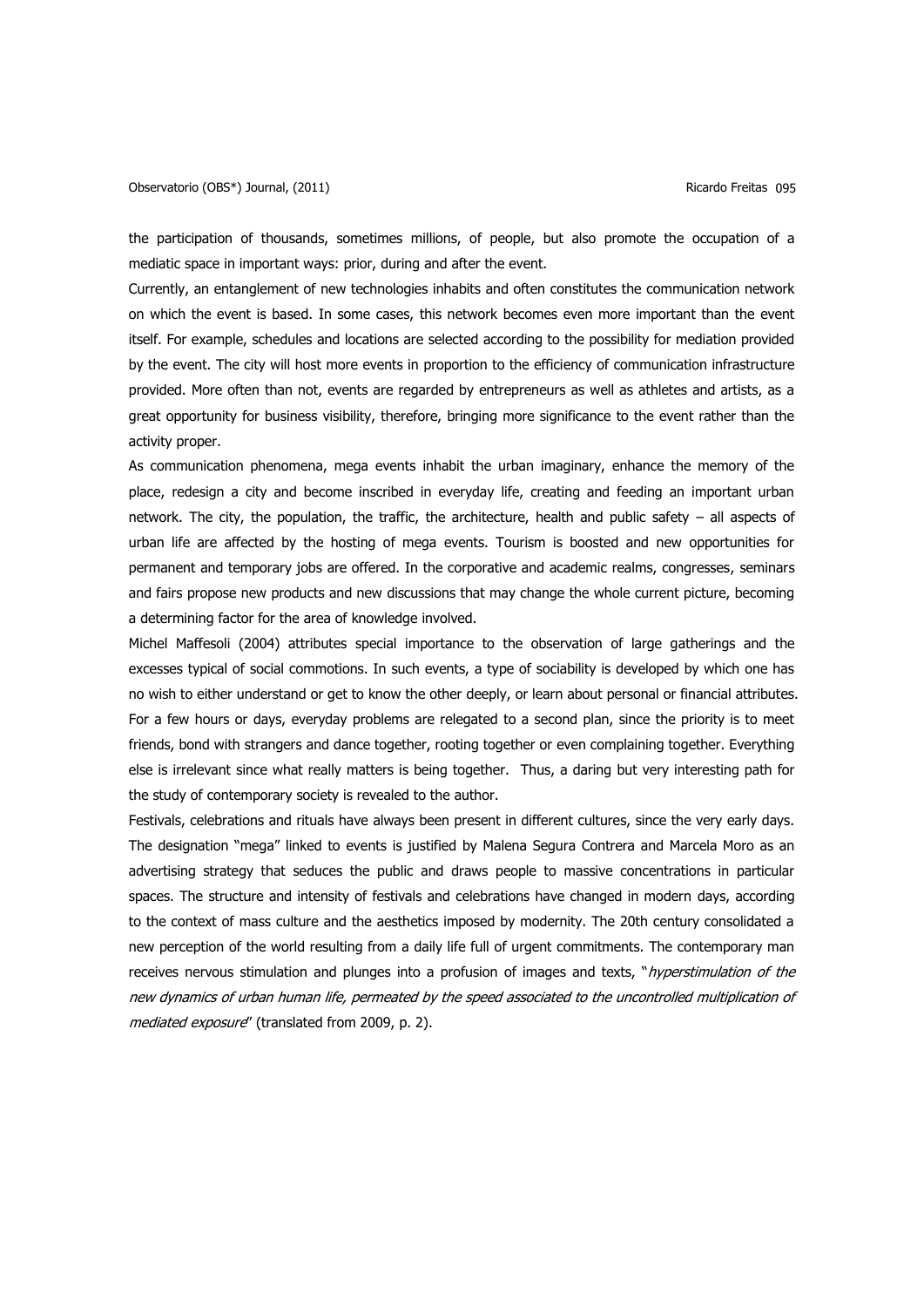In this discussion, we have selected New Year's celebrations and Carnival festivals in Rio de Janeiro for our analysis. Our goal is to demonstrate the change of mediatic discourse, in special the one related to violence, during these two events, held in 2010, as compared to previous years. Since the city was chosen to host the 2014 World Cup and the 2016 Olympics, the media has been much more generous with prospects for the metropolis. On New Year's Eve, for example, the headlines of printed newspapers exalted the virtues of the Peacemaking Units established on the South Zone Hills of Rio de Janeiro to guarantee safety and tranquility during the event. In the previous year, the same newspapers denounced lost bullet cases on the coastline, violence in Copacabana and drug dealers celebrating on New Year's Eve. The very same imaginary of reliability was observed in relation to the 2010 Carnival. The city was depicted as having more safety and organization, thus showing positive conditions to host the 2014 and 2016 international mega events.

# **Urban violence, social representations and the media**

Uncertainty, fear and violence constitute some of the most prominent issues or values of the Brazilian press. As elements that boost sales of newspapers and increase readership, these feelings are widely explored either in sensationalist journalism or in news in its strict sense.

Our proposal in this brief work is to identify and analyze meanings that are attributed to violence in New Year's celebrations and during Carnival festivals from the perspective of journalistic mediation. Our focus shifts from forms of narrative structures, that is, from the act, to the analysis of relationships established by the production of senses deriving from the act of narrating since discourse, due to its great visibility, guides social practices. Following this perspective, we seek support in the thoughts of Michel de Certeau (1994) who discusses the importance of shifting our view from linguistic systems and in so doing prioritize significant practices.

> Our research belongs to this "second" moment of the analysis, which shifts from structures to actions. But in this vast set, I will only consider narrative actions. They will allow for the need of some elementary forms of spaceorganizing practices: the bipolarity "map and itinerary", delimitation or "limitation" processes and "enunciative focalizations" (that is, the index of the body of discourse). (Translated from Certeau, 1994: 201).

In this context, our proposal is to return to the academic scene of Émile Durkheim and his notion of collective representation, which suggests an efficient articulation for the ordination of the social structure. Durkheim was a pioneer in studies on this theme. His initial work stemmed from observation of Australian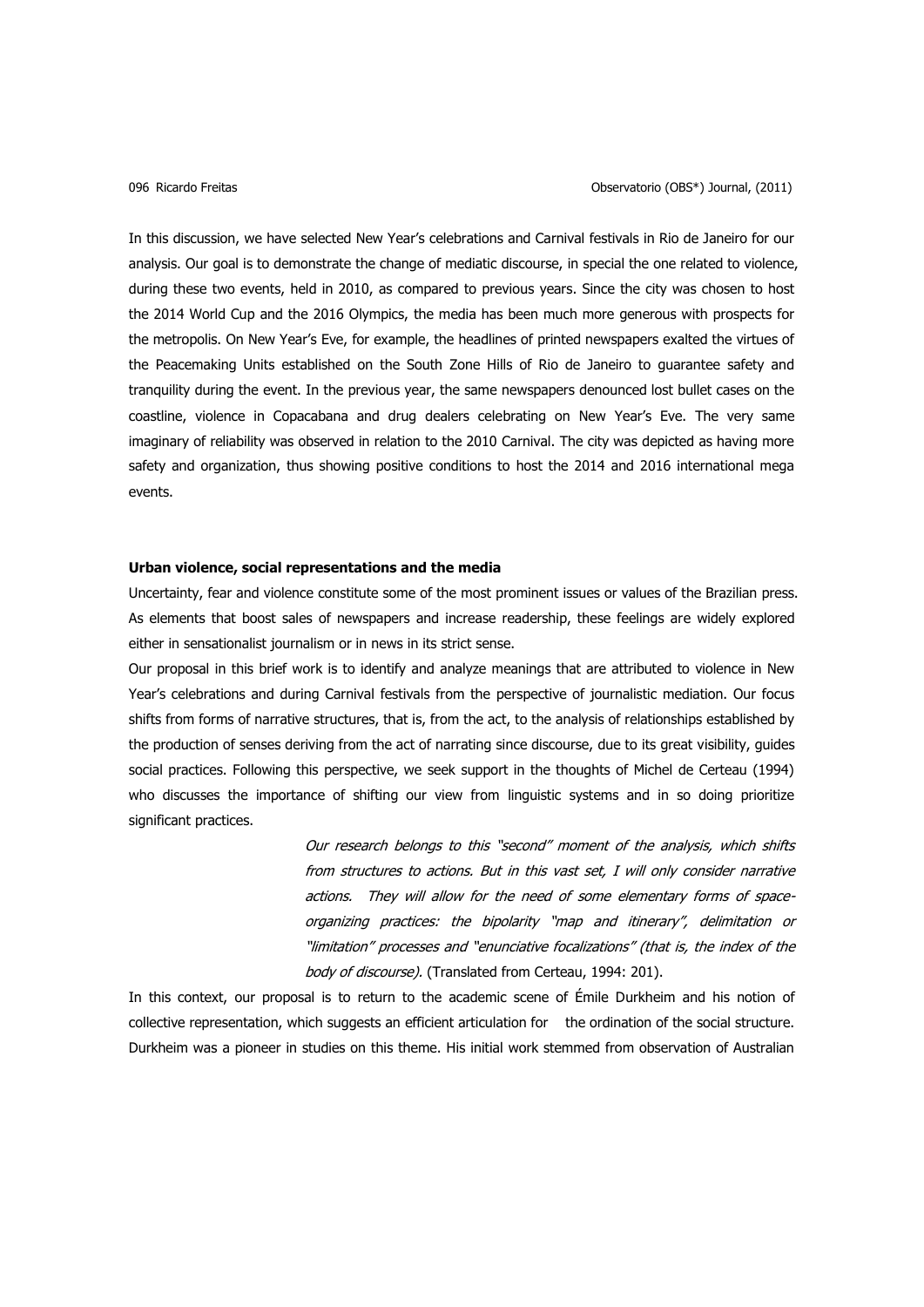primitive tribes that displayed interesting religious manifestations. The study of their rites facilitated the comprehension of how other types of society were structured. The sociologist realized that these tribes organized their social life beyond the notion of the individual, acknowledging the fact that society is organized through the association of men: "as the individual takes part in society, he spontaneously goes beyond himself, either in thought or in action" (1989, p.46). Thus, the concept of collective representations arises and, according to its central ideas, religion, myths, science, among other areas, already constitute a body of knowledge pertaining to a society. Although the analysis of such representations is carried out with the aid of symbols, one must be cautious toward its comprehension since, according to Émile Durkheim's assertion: "one must know how to achieve the reality the symbol represents and that consequently assigns to it its true meaning" (1989, p. 206). Therefore, while engaging into an analysis, we are (re)appropriating representations that are already configured be means of perceptions of the author's social group, and thus creating new ones.

In the view of Elton Antunes and Paulo Bernardo Vaz (2006), media studies must go beyond studies of the means and their effects, aiming at the understanding of their intersection since, by adopting a mediacentric view, the approach to communicative processes is undermined. Mediatic products establish interactive forms of representations that are shared and that contribute to the structuring of daily life. This process considers the media as a bridge that links the individual to his process, calling upon all citizens to the sharing of different experiences.

In order to work with mediatic representations, adopting this methodological framework, we have chosen the city of Rio de Janeiro since it holds various events of different magnitudes, hosting people from around the world. Generally associated abroad to Carnival and New Year's celebrations, Rio de Janeiro receives thousands of tourists throughout the year. However, the image of a violent and dangerous city constitutes one of the first characteristics the city is remembered by Brazilian and foreign tourists. Curiously enough, this fear does not diminish the importance and splendor of mega events hosted by the city, as can be illustrated by the Rolling Stones' show, in February 2006, on Copacabana Beach. The beach received over a million people to watch the show with no significant incidents related to aggression or violence. The media, however, painted in advance a horrific picture and several articles were published with the intent to instill fear and prepare the audience for the worst. Nevertheless, the worst never happened.

It is quite true that the situation in some Brazilian cities is not that comfortable with regard to safety. It is also true that Crime Journalism, which has improved immensely over the past years (Ramos and Paiva, 2007), still overemphasizes crime-related occurrences to the detriment of other news. Nowadays, sensationalist news involving cases of bloodshed on newspaper pages have been replaced by those related to drug dealing, massacres, globalized crime organizations and police corruption. Currently, there are better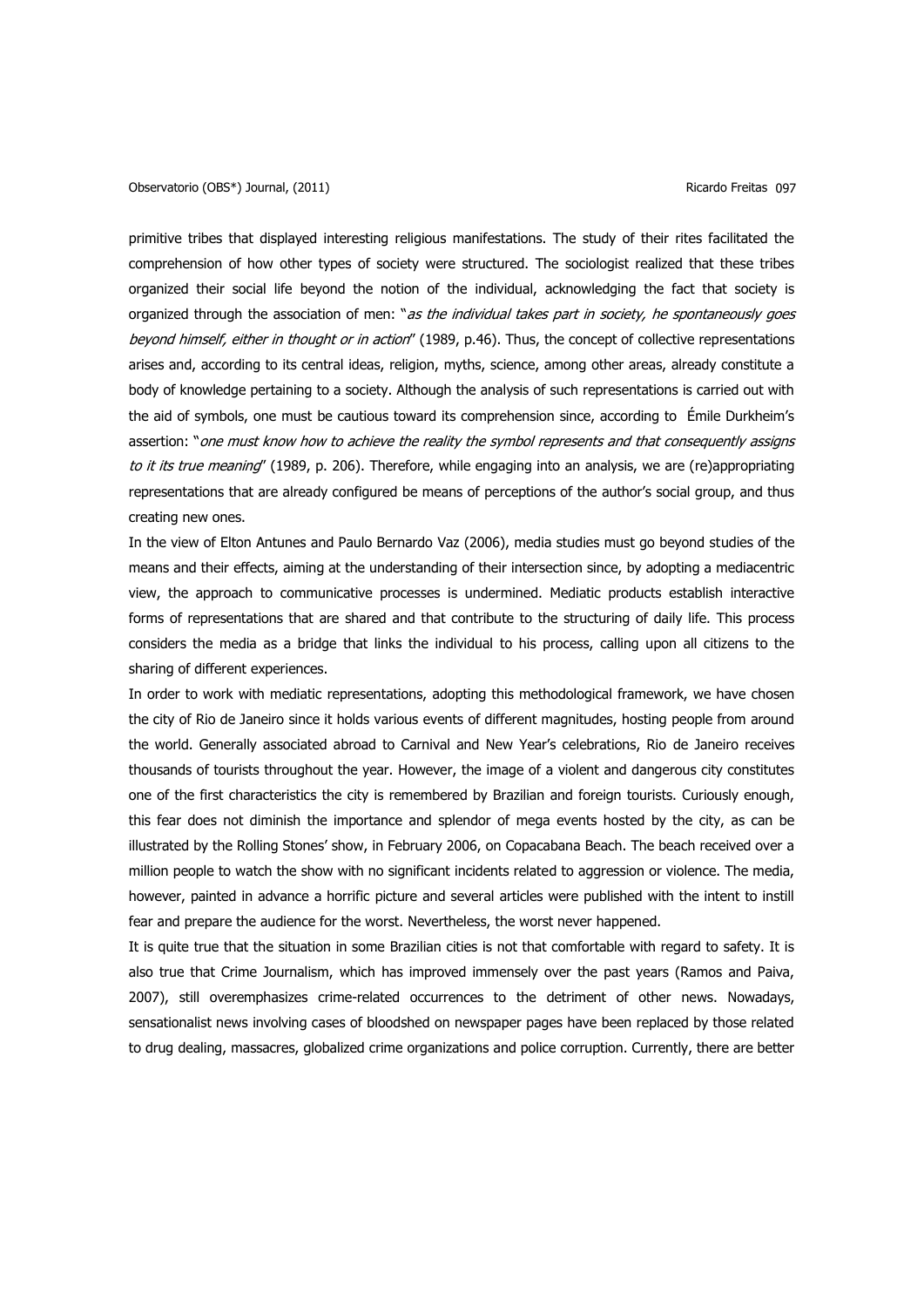investigatory processes, but we still have not advanced in terms of achieving the correct appraisal of crime as news in relation to other events happening in society. The newspaper O Globo, for instance, uses up many more pages on this theme as compared to what was done in 1990.

In this article, we will focus specifically on narratives of New Year's celebrations and Carnival festivals, due to the overwhelming number of tourists that take part in the events and also the expectation, on the part of the media, in relation to the occurrence of violence in such celebrations. The selection of the two events is justified by the significant change in the approach to violence as compared to previous years. Although both newspapers still criticize state and municipal administrations, it may be observed that Brazil, more specifically Rio de Janeiro, due to the fact that it will stage mega events of international standing such as the 2014 World Cup and the 2016 Olympics, receives a positive evaluation such as "the city that succeeds", instead of daily life representations we are used to seeing and reading on newspapers in Rio de Janeiro.

# **Representations of urban violence during the 2009 and 2010 New Year's and Carnival celebrations**

It is pointless to insist on restoring the image of Rio de Janeiro as a Tropical Paradise. Any urban center has violence; it is impossible to reach "zero violence", even with model institutions. Rio is violent. In Rio, there is hunger, social exclusion and unemployment... (Lessa, 2000, p. 414)

Rio de Janeiro is known worldwide for yearly hosting mega events that draw crowds of tourists searching not only for socialization but also for the opportunity to appreciate the city's cultural and natural beauties. The preference among tourists for New Year's celebrations and Carnival in the city, which receives millions of visitors yearly, dynamizes the local economy on multiple levels. For this reason, they become highlights in the mediatic agenda, which seems to have downplayed the theme of violence over the first months of 2010.

Due to the importance of these gatherings in the imaginary of Rio de Janeiro residents and their representations in the printed media, a shift in focus in the press discourse has been noticed in the current year. The positive approach attributed to news reports and articles was first observed when the Government of the State of Rio de Janeiro implemented a public policy of Police intervention in the slums, establishing as starting points, communities near Copacabana, where the city's largest New Year's celebration takes place. Another factor to be taken into consideration is the political and economic interests resulting from the choice of Rio de Janeiro as the host city for the 2014 World Cup and the 2016 Olympics. As we compare newspaper articles in O Globo and Jornal do Brasil about the 2008/2009 New Year's Eve parties with those related to the same events in the years 2009/2010, we clearly observe the difference in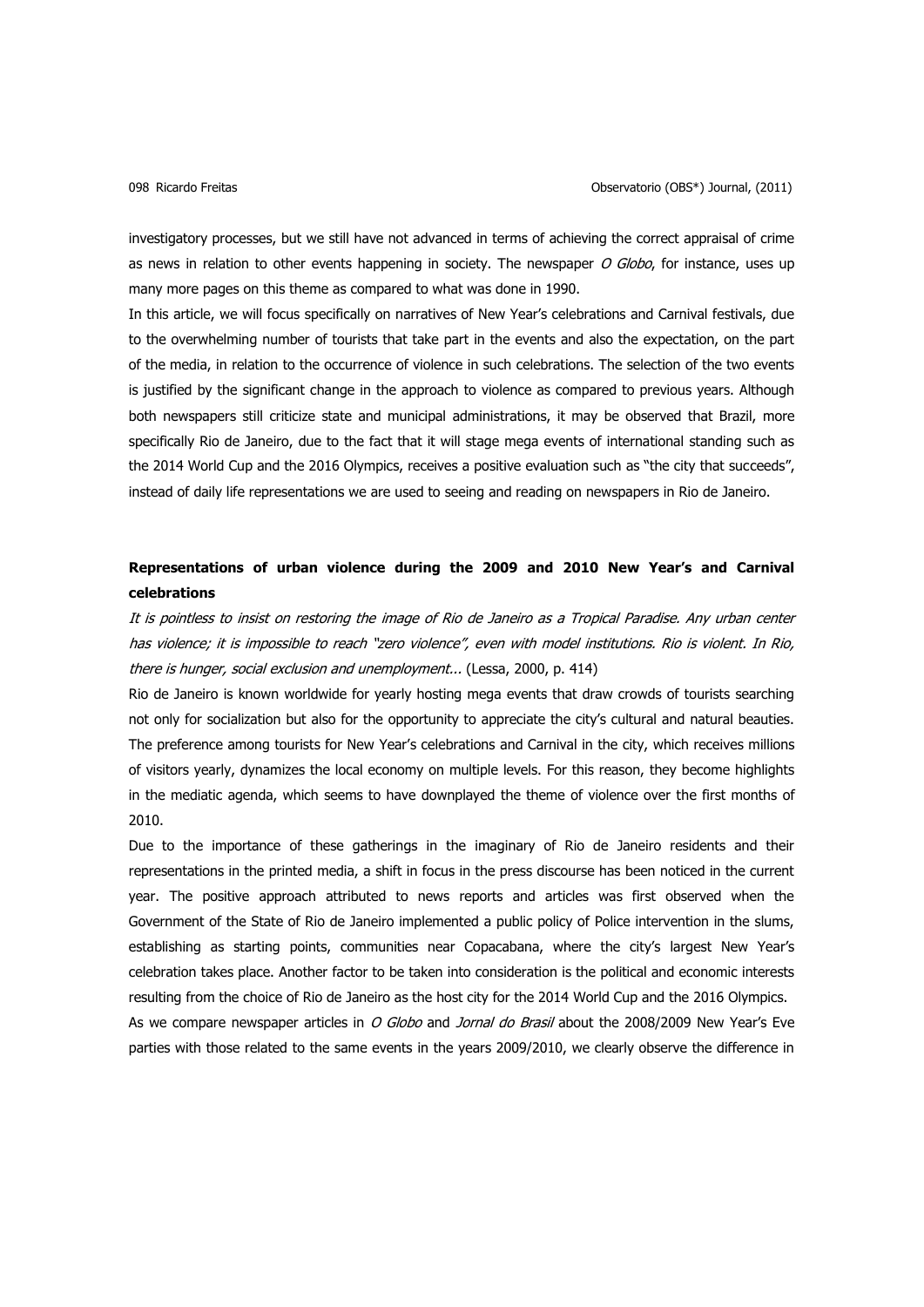tone and contents of the narratives. The same applies to the 2009/2010 Carnival festivals. Instead of headlines such as "More violence against tourists" (O Globo, February 20, 2009) or "Samba is overrun by Violence<sup>1</sup>" (JB, February 20, 2009), we now find coverage with different approaches: "Samba mini-parade<sup>2</sup> sets participation record" and "Position of the Band's Queen for sale – we are open to negotiations" (O Globo, February 14, 2010). While analyzing the newspaper clippings of both newspapers during both periods, the research team clearly detected a drastic difference in approach: in one year, urban violence was emphasized, while in the following year, joy and cheerfulness in the streets of a less violent city constituted the main focus.

During the 2009/2010 New Year's Eve celebrations, O Globo and Jornal do Brasil selected as theme the peacemaking on Rio's South Zone hills and the tragedy caused by intense rainfall in Angra dos Reis and other cities in the country, instead of focusing on violence. From the reports of these media vehicles, a possible reading would be that there was no violence in the city at all on New Year's Eve.

Both newspapers published during the 2010 Carnival Festival two special supplements about the event, intended to cover the full program, explain the themes of Samba Schools and offer suggestions on how to arrive at places. No reference to violence was made. It was also observed that the theme of violence, so recurrent in Rio de Janeiro's printed media, was not appropriately covered in other sections of both newspapers, even in special spaces usually devoted to issues of various natures like, for example, the front pages and the City Supplement (JB) or Rio Editorial (O Globo). It is plausible that, due to the status of a mega event, with festivals lasting several days, Carnival was elected as the main theme. However, the shift in focus of narratives with reference to violence was quite obvious.

### **Further considerations**

In this article, events are regarded as special occasions that promote the socialization of information and experiences of technical or emotional nature, thus representing processes of social mediation. In relation to mega events, a case in point, this is exponentially multiplied as we take into account sponsorship, targetaudience, infrastructure, specialized human resources, among many other economical factors. In addition, unparallel opportunities are offered to experience new sociabilities.

<sup>&</sup>lt;sup>1</sup> The expression in Brazilian Portuguese "*atravessar o samba"*, translated above from its literal sense, may also be used metaphorically with the meaning of "ruining samba music due to lack of harmony among instruments".<br><sup>2</sup> The Brazilian Portuguese designation is "*bloco*", which refers to a Carnival <u>minor parade</u>.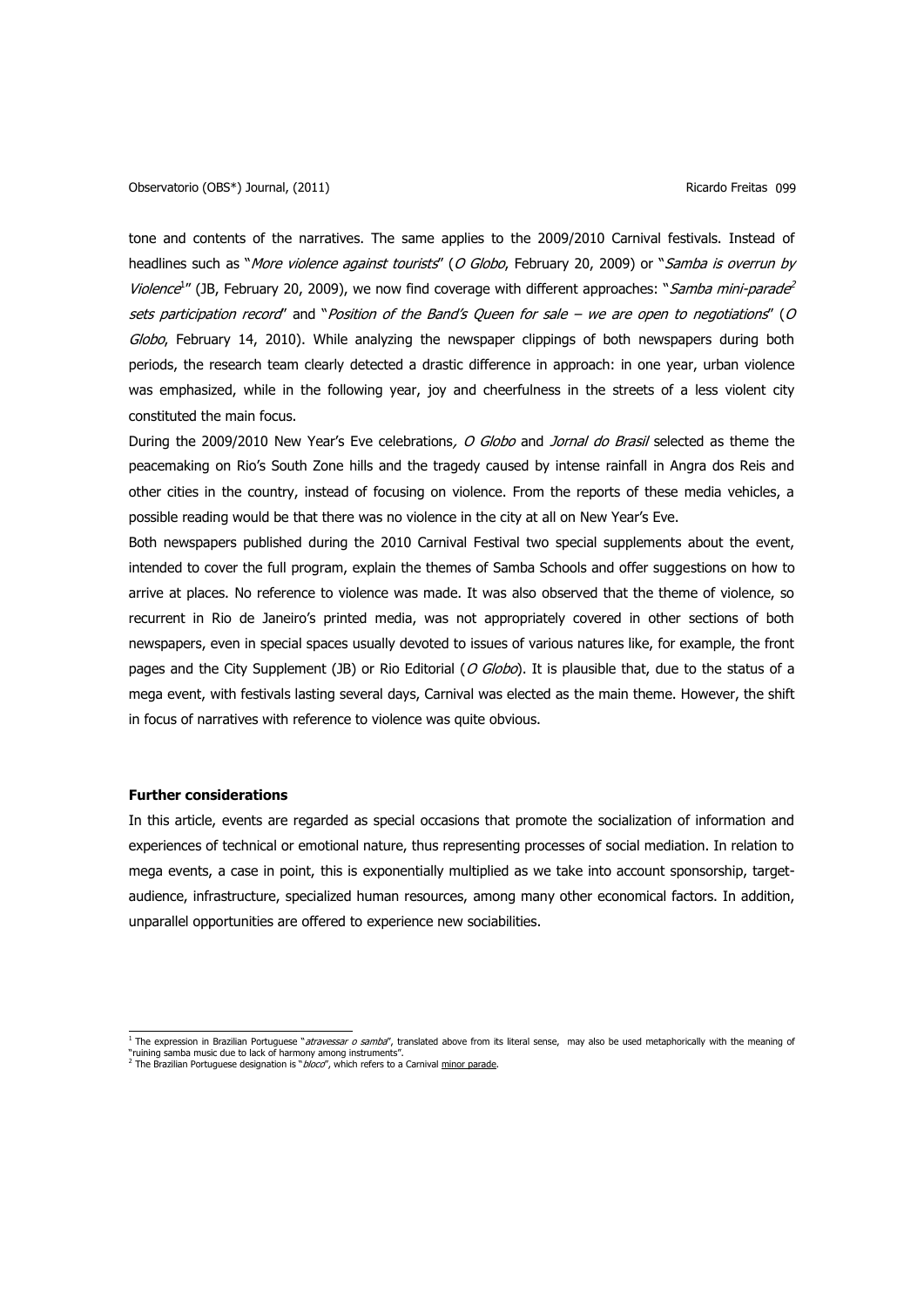### 100 Ricardo Freitas Observatorio (OBS\*) Journal, (2011)

We engaged in theoretical studies in the areas of communication, sociology, anthropology and political sciences, and also in the clipping process of articles from the newspapers O Globo and Jornal do Brasil, from 2009 to 2010. The comparison of this material clearly indicated a major shift in treatment of journalistic discourse to approach violence during New Year's celebrations and Carnival festivals in Rio de Janeiro. With the future prospects of hosting the World Cup and the Olympics, the newspapers under analysis emphasized, in relation to events held in 2010, safety quality and improvements in the city as a result of actions by the Peacemaking Units. It is easily perceived that there were distinctive changes of political and economic nature in the narratives under analysis.

Mega events are social facts that may ultimately become a part of the history of a city – either for better or worse. For better, if the legacy is effectively useful to the population or if, at least, it brings no urban harm but rather contributes to an increase in local economic activity. For the worse, when public money is wasted as a result of more concern over the mediatic spectacle rather than over the well being of the population that will continue living in that location. In both situations, it is important for the sciences of humanities to be on alert not only to move beyond theoretical constructs to enrich practice but, above all, to contribute with effective social responsibility strategies for governments and enterprises.

As we selected New Year's celebrations and Carnival festivals in Rio de Janeiro, our intent was to analyze the change of mediatic discourse in relation to the city and the assessment of improvements resulting from the World Cup and the Olympics. The blending of the events is intentional since this brief analysis seems to indicate the adoption of a paradigmatic discourse, sustaining that the city is ready to receive large crowds of people. A discourse constructed by both public authorities and the media. The social yeast provided by crowds from different origins creates the environment for a new conception of community and of public sphere that prevails in mega events. Carnival, for instance, privileges an impressive plurality of images, motivating the construction of communication networks in which each actor represents various characters at the same time. One might even try to speak of a certain "collective narcissism" - "recognizing ourselves in the other, by projecting from the other" (Maffesoli, 1990, p. 35) – which becomes pervasive in the public gatherings of New Year's celebrations and Carnival festivals in Rio de Janeiro, but above all, through masks and all the "aparathus estheticus" of post-modernity. In the 1980s, Baudrillard argued that society was heading for a disinvestment of the system of objects in favor of a hyperreality where objects and people are readily mixed in terminals of multiple networks: "Today the scene and the mirror have given way to a screen and a network. There is no longer any transcendence or depth, but only the immanent surface of operations unfolding, the smooth and functional surface of communication." (Baudrillard, 1987, p.12). The scene, twenty years later, is not so different from what Baudrillard had suggested. Objects are increasingly short-lived; although they are, more than ever, embedded in the imaginary of urban everyday life, which,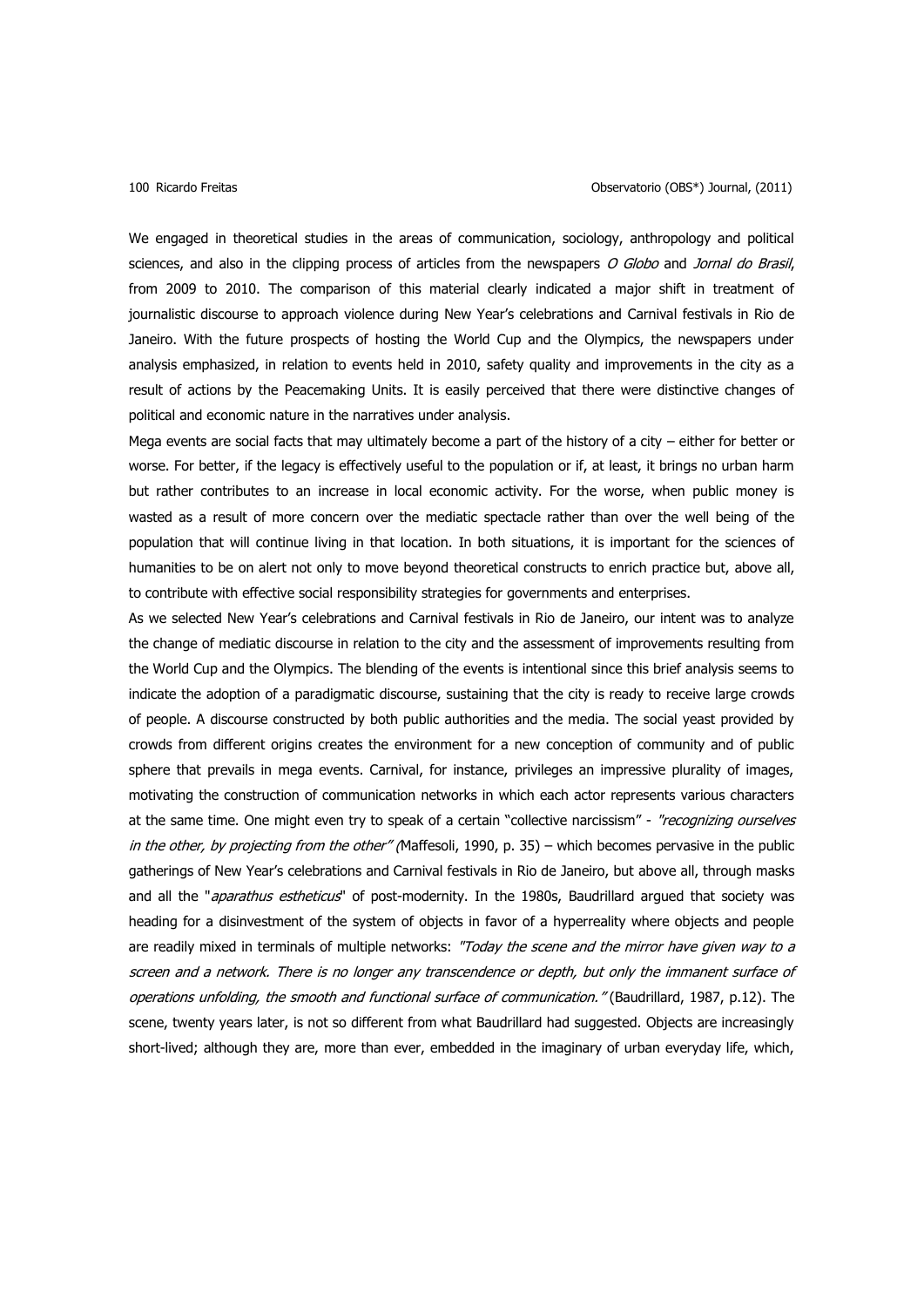Observatorio (OBS\*) Journal, (2011) 80 a.C. (2011) 80 a.C. (2011) Ricardo Freitas 101

without communication, makes no sense at all. Simultaneously, we realize that the mega events under discussion were inscribed in an imaginary of tradition that expands year after year, suggesting the return to the scene and mirror.

Although contemporary man has gotten used to perceiving the other through machines (telephone, television, Internet) and inside new spaces (shopping centers, gated communities, entrepreneurial centers), he still craves for or needs to live in direct contact with different people, even over a short period of time, since the event itself becomes one of the few possible environments that ultimately unites them in heart, mind and soul.

# **Bibiliographical References**

ANTUNES Elton; VAZ Paulo Bernardo. "Mídia: um aro, um halo e um elo". In: **Na mídia, na rua**: narrativas do cotidiano. GUIMARÃES César; FRANÇA, Vera. (orgs.). Belo Horizonte, Autêntica, 2006.

BAUDRILLARD, Jean. **Le paroxiste indifférent**. Paris, Grasset, 1997.

\_\_\_\_. **La transparence du mal** – essai sur les phénomènes extrêmes. Paris, Galilée, 1990.

\_\_\_\_. **L'autre par lui-même**. Paris, Galilée, 1987.

BAUMAN, Zygmunt. **A sociedade individualizada**: vidas contadas e histórias vividas. Rio de Janeiro: Zahar, 2008.

CERTEAU, Michel de. **A invenção do cotidiano 1**: artes de fazer. Petrópolis, RJ: Vozes, 1994.

CONTRERA, Malena e MORO, Marcela. "Vertigem mediática nos megaeventos musicais". In: **Revista da Compós**. Brasília, E-compós, v. 11, jan/abr. 2008.

DURKHEIM, Émile. **As formas elementares de vida religiosa**. São Paulo: Paulus, 1989.

LASH, Scott. **Sociology of postmodernism**. New York, Routledge, 1991.

LESSA, Carlos. **O Rio de todos os Brasis**. Rio de Janeiro, Record, 2000.